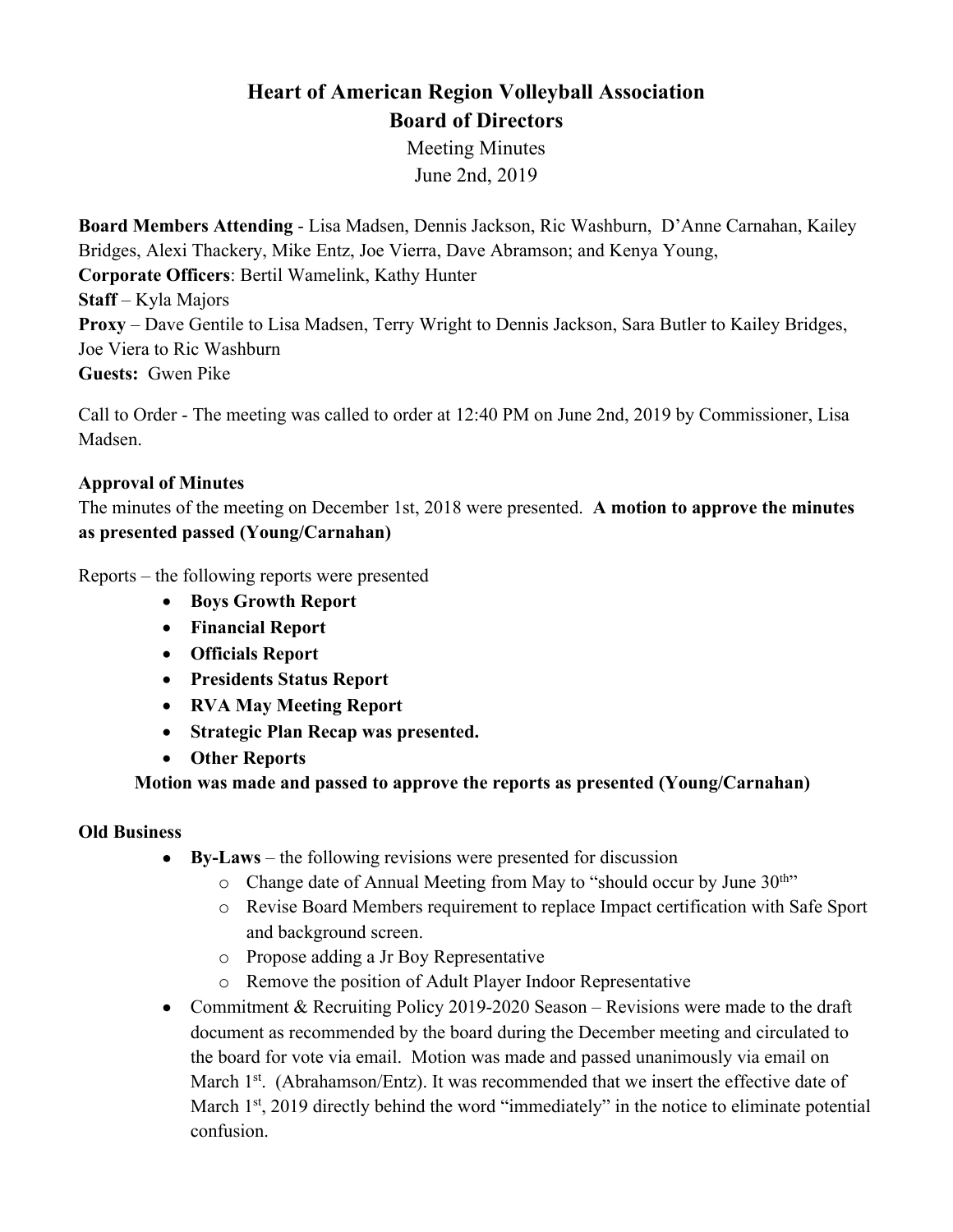- Commitment & Recruiting Policy 2020-2021 Season
	- $\circ$  Bertil noted that a few issues presented itself as the 19-20 Commitment & Recruiting Policy was rolled out. As a result, the committee reconvened to discuss revisions.
	- $\circ$  A draft of the proposed changes which would go into effect for the 2020-2021 playing year was circulated.
	- o Guest Gwen Pike requested and received a copy of the 2020-2021 draft document so she could follow the discussion taking place with the board.
	- $\circ$  After much discussion it was suggested that the 2020-2020 Commitment & Recruiting Policy go into effect on September  $1<sup>st</sup>$ , 2019

### **Motion was made and passed to approve the reports as presented (Thackery/Abrahamson)**

#### **New Business**

- **Board Positions 2019-2020 – The following were elected**
	- o Vice Commissioner Dennis nominated Kathy Hunter and Ric Washburn nominated Ryan Lacson. Vote was taken and Ryan Lacson was elected by majority.
	- o Jr Players Development Chair Kailey Bridges
	- o Jr Players Club Coach Representative Scott Dau by vote from Club Coaches
	- o Legal Counsel Mike Seck
	- o At Large Dennis Jackson
	- o At Large Kathy Hunter
	- o Jr Boys Representative Austin Isham
	- o Secretary D'Anne Carnahan

# **Motion was made and passed to approve the board positions as nominated and voted upon (Washburn/Lacson)**

- **Coaching Education – Art of Coaching – tabled to discuss with staff strategic initiatives below.**
- **Facility Update** Bertil presented two requests for improvements to be made to the facility.
	- o Gym Lighting & Electrical Wiring (motion to approve Jackson/Young)
	- o Wi-Fi (motion to approve Jackson/Lacson)
- **Awards -** Lisa and Bertil presented the following request for Awards
	- **Hall of Fame Nomination**
		- o Craig Sherman
	- **Meritorious Service Award Nominations**
		- o Mike Stoebeck
		- o Sue Daugherty
		- o Gary Bates